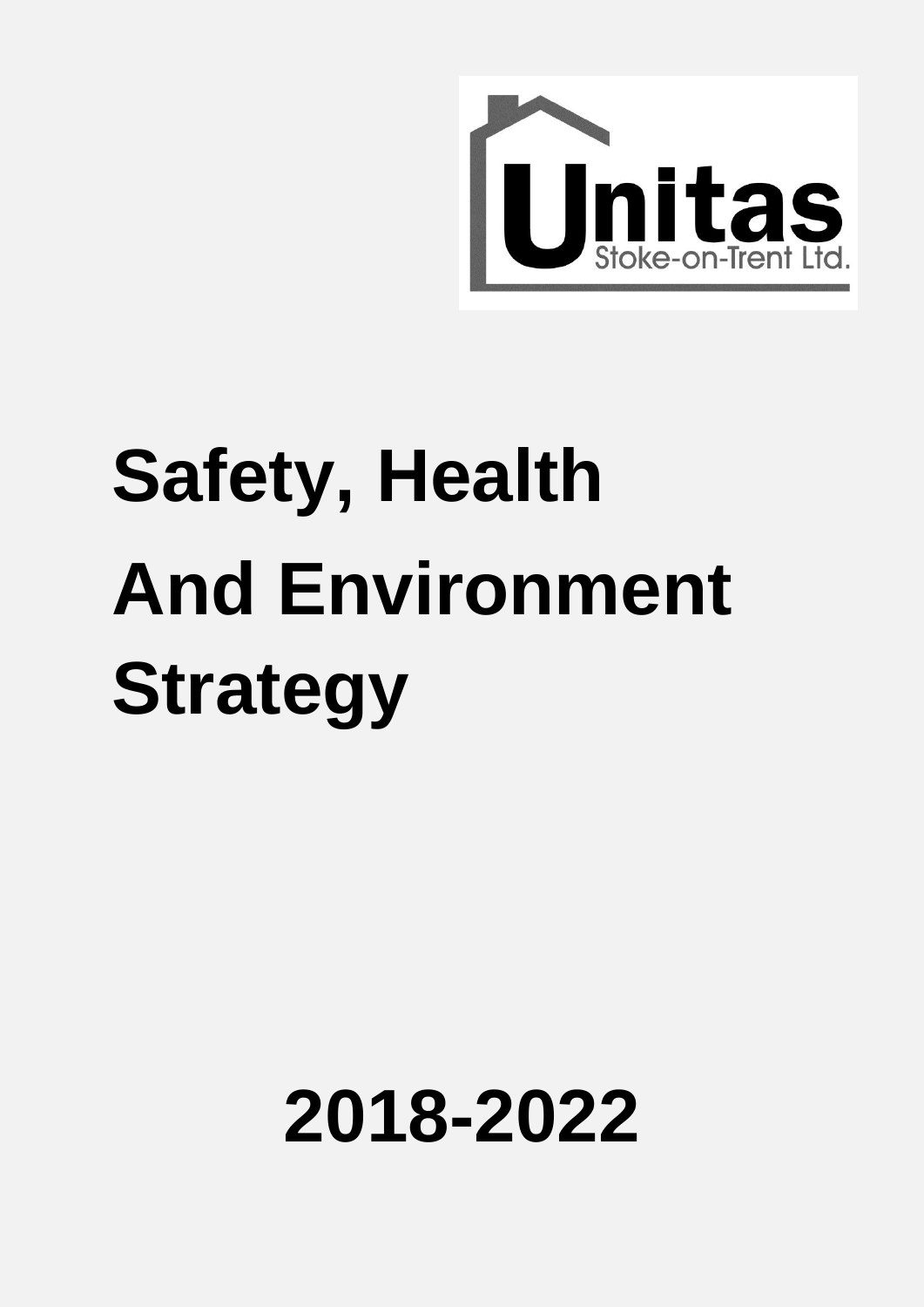### Introduction

Unitas Stoke-on-Trent Limited (Unitas) was officially established in February 2018. The company is a subsidiary owned by Stoke-on-Trent City Council and currently has a 442 strong workforce delivering repairs and maintenance for the city council's 18,300 homes and 600 public buildings at a value of £42m a year.

On a weekly basis Unitas delivers approximately 400 responsive repairs a day within Stoke-on-Trent and will refurbish 1,400 void properties a year. Furthermore, Unitas, on a year on year basis, will deliver in the region of £16m - £19m capital investment across a range of property types.

In terms of its ability to demonstrate strong strategic direction, Unitas has acknowledged the importance of creating a mission, vision, and values to enable it to identify, distinguish and explain itself to employees, customers and contractors.

Our mission is:

To maintain and improve our homes and properties through planned investment and efficient maintenance.

Our Vision is:

#### To create a positive local impact and provide opportunities within the communities that we operate

Unitas has a set of organisational values and behaviours that direct and define how everyone at Unitas performs, see below:

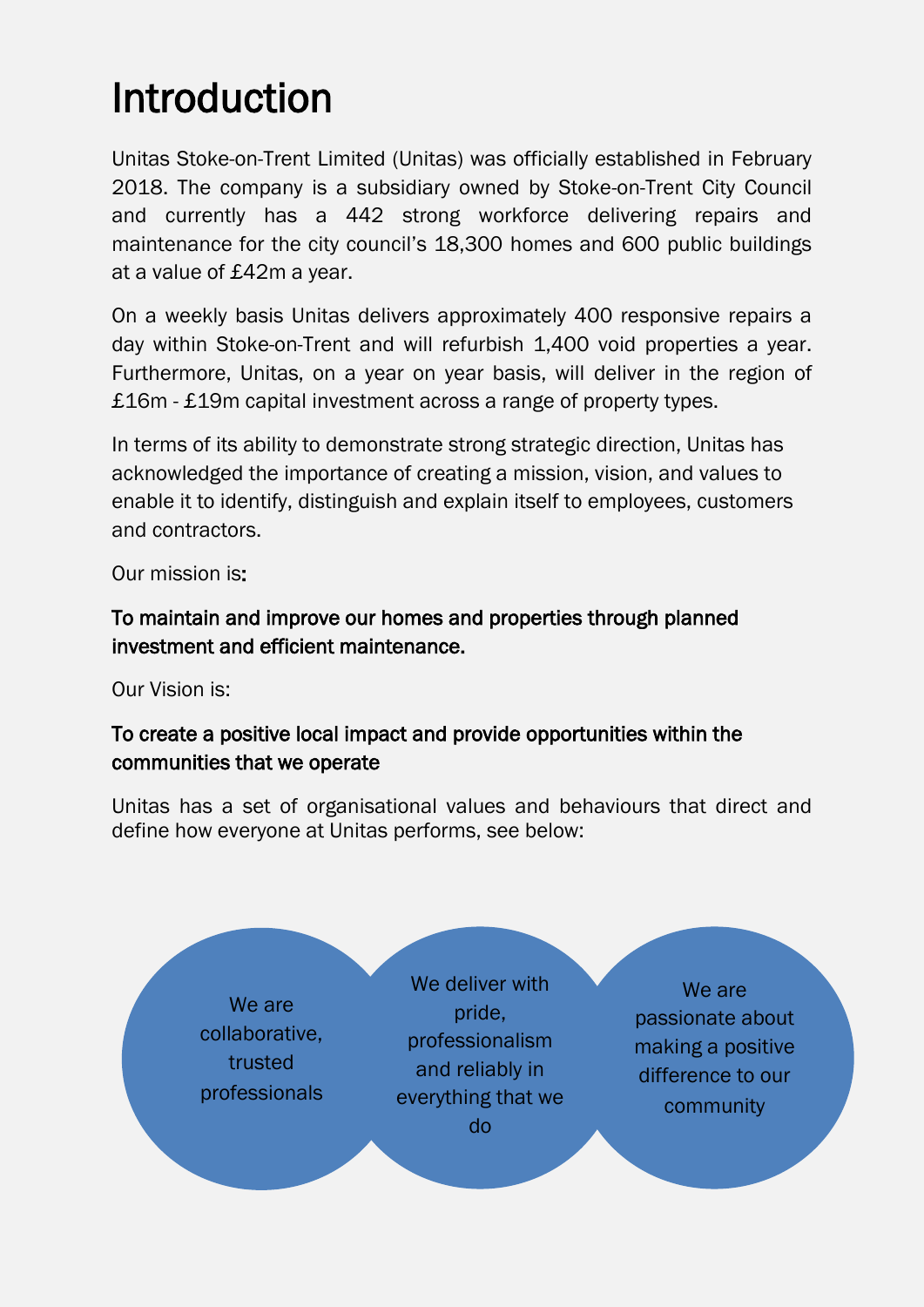## Our commitment

The Safety, Health & Environmental (SHE) Strategy applies to our staff and everyone who works for us. We care about our workforce, our contractors the public, and our strategy has been created to ensure a safe working environment.

Every member of our staff has a responsibility to protect the environment, to maintain the health and safety of themselves and others and prevent ill health at work.

We're building a safe and healthy culture but improvements are only possible with the commitment of all our staff. We regularly communicate and consult with them to improve our safety, health and environmental work.

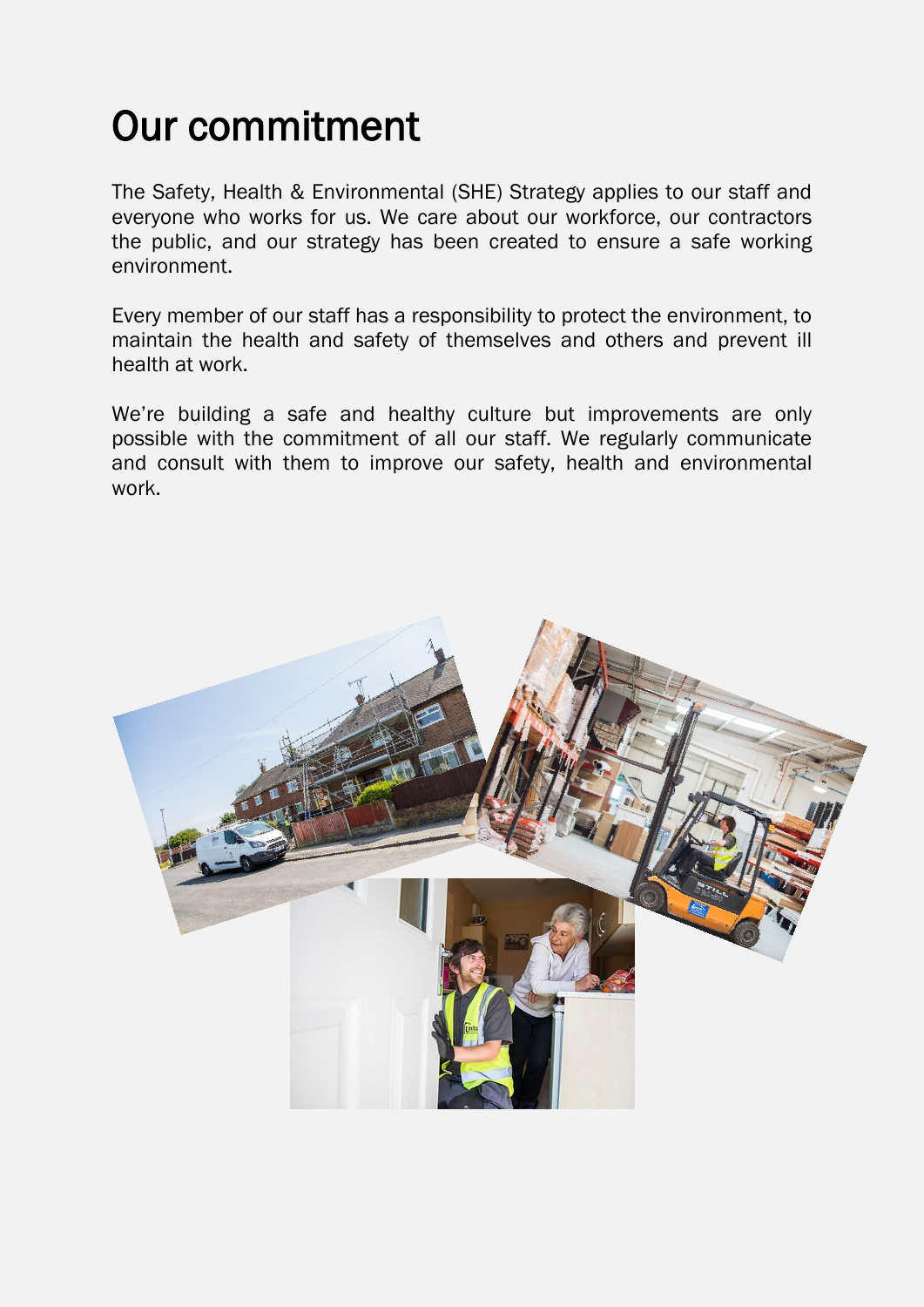

Safety is integral to our business, we understand the environment and the challenges our staff face while working on site and we continue to try to make it a safer place.

l

 $\overline{a}$ 

֦

Ī

 Health is one of our enablers. This means that we develop and maintain health and safety guidance, management systems and support. We commit to improving competency and skills and raising  $\overline{\phantom{a}}$ J awareness of health and safety matters.



 Environment acknowledges our responsibility to create a future j  $\overline{a}$  and how we apply it in our workplace and broader community. through improving our understanding of environmental sustainability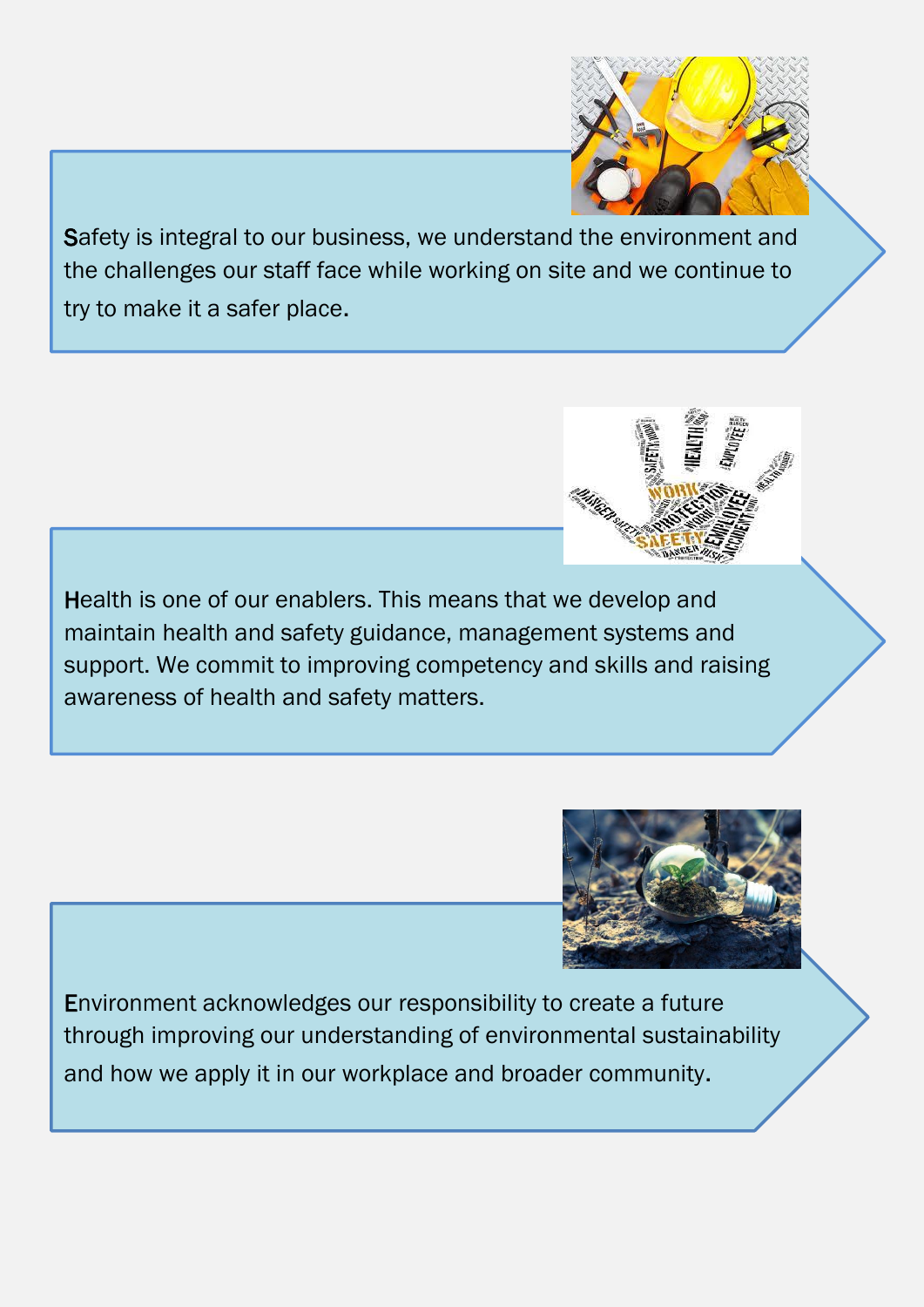## How we will make an impact

We intend to integrate responsible practises into everything we do; please see below our main aims and objectives:

|  | Make sure that adequate resources, information, instruction,<br>training and supervision are provided so our staff can perform<br>their duties competently. |
|--|-------------------------------------------------------------------------------------------------------------------------------------------------------------|
|--|-------------------------------------------------------------------------------------------------------------------------------------------------------------|





Identify, evaluate and appropriately control risks from and during our activities through safe design and working practices.



 $\Delta$ 

Appoint competent contractors who are able to demonstrate high standards of safety, health and environment performance.



Take into account sustainability when purchasing goods and services.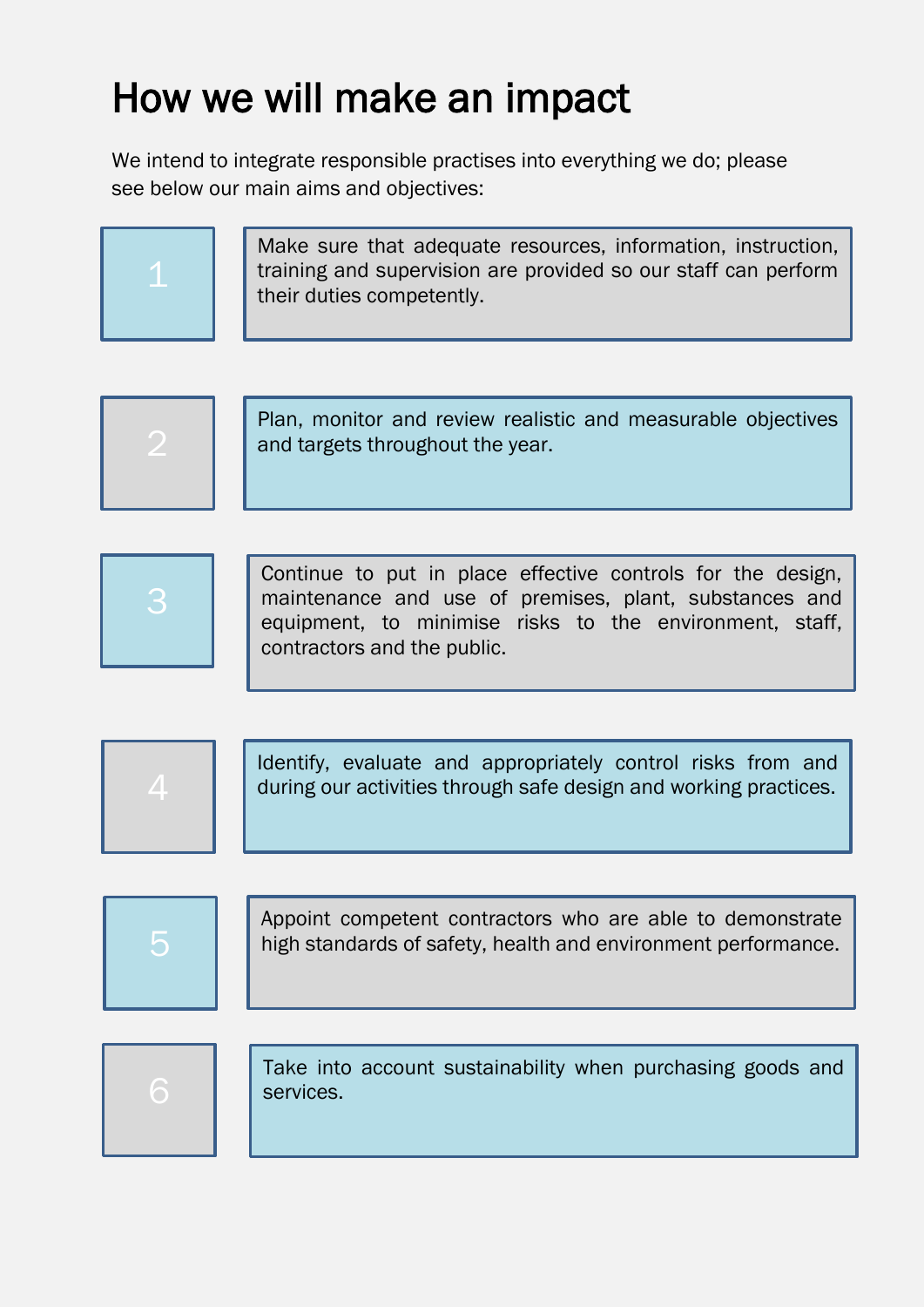

Our systems and activities are regularly audited and reviewed. This helps us to measure our performance and identify how we comply with relevant statutory duties and our internal procedures. It also helps us to identify any actions we need to take.



Encourage our staff can take immediate action to protect staff, public safety and the environment by not starting work or stop work where, in their opinion, high levels of risk cannot be controlled effectively.

The information below summarises some key behaviours which underpin our aims. These need to be regularly and consistently demonstrated by everyone in order to safeguard our workforce and customers.



- Attend safety training
- Plan work safely
- Wear prescribed PPE
- Follow planned methods of work
- Say 'no' to unsafe acts / don't walk on by
- Reporting safety problems you see

#### Service delivery

- Work together to overcome any issues and ensure that the service is delivered in the best way we can
- Carry out reviews, gather feedback and make any necessary changes
- Provide clear instructions, share aims and objectives
- Offer support and assistance when others need help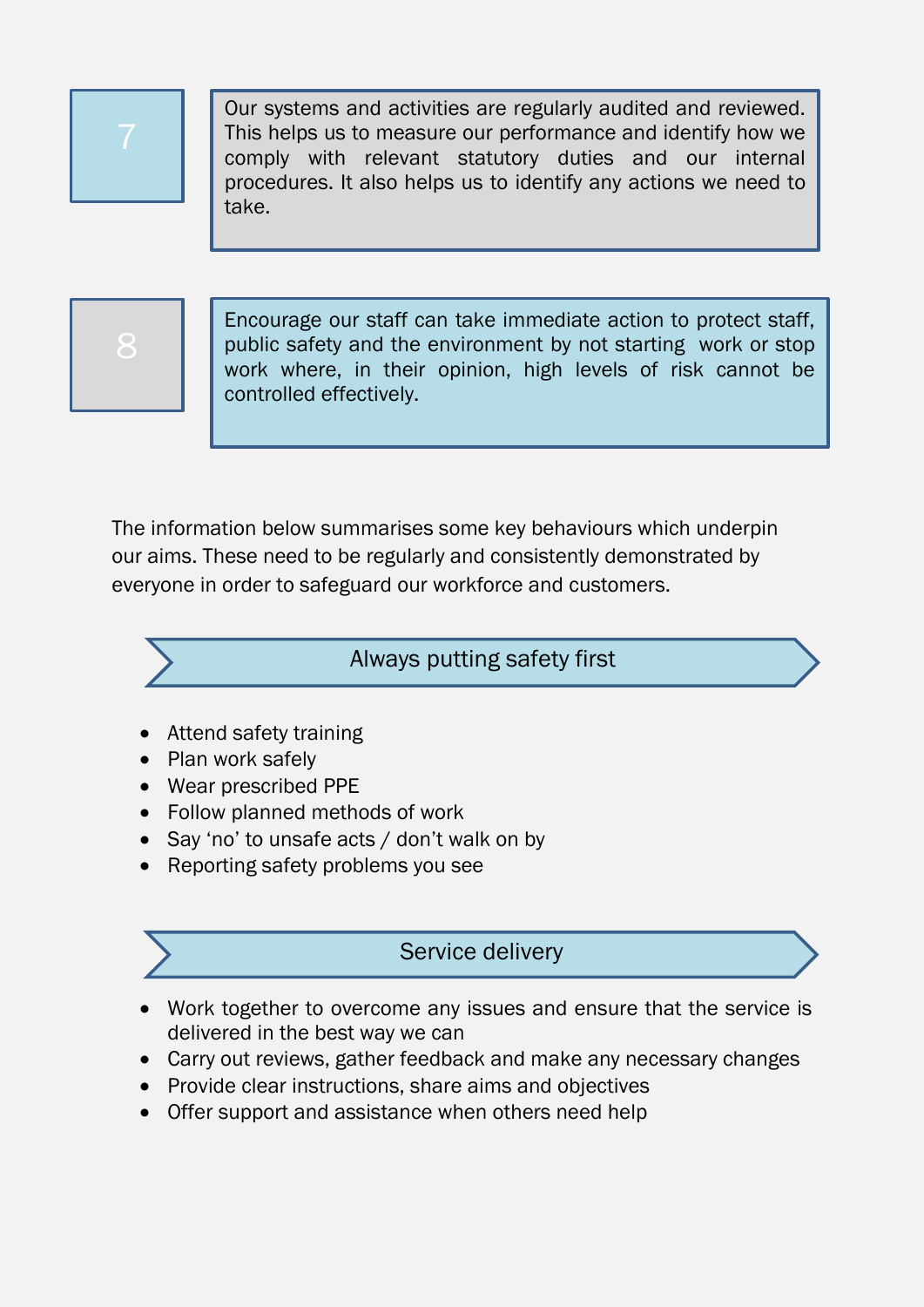## Delivering the Strategy

The SHE Strategy and strategic plan contained within appendix four will be implemented from 2018 - 2021, at which time we will undertake a review to determine if the deliverables have been met and/or whether changes to the Strategy are required. The plan details the key deliverables and is broken down into the individual service areas for the business.

The burden of occupational injuries and diseases is significant, both for employers and the wider economy, resulting in losses from early retirements, staff absence and rising insurance premiums. To combat the problem, the International Organisation for Standardisation (ISO) has developed a new standard, ISO 45001, Occupational health and safety management systems requirements, that will help organisations reduce this burden by providing a framework to improve employee safety, reduce workplace risks and create better, safer working conditions. To meet the strategic actions within the respective service areas, we will also endeavour to deliver them in a way which meets the ISO 45001 Standard.

We are committed to embedding this strategy throughout the business; to enable us to do this we will take the following important steps.

#### **Ownership**

The Senior Leadership Team (SLT) was established when Unitas became operational and is chaired by the Operations Director. The SLT will be responsible for the day to day activities to ensure that Unitas operates as a safe, complaint and profitable business.

The SLT are responsible for monitoring the Strategy and providing updates to the Board on the progress of the below in relation to SHE:

- $\triangleright$  Ensure Health & Safety is monitored and any risks and incidents are reported and managed.
- $\triangleright$  Ensure all performance targets are met and where they are not, the appropriate action/ recovery plans are put in place
- $\triangleright$  Discuss delegate or action operational issues that have a direct impact on the running of the business.
- $\triangleright$  Ensure HR matters are raised and managed accordingly.

The strategic action plan will be delivered under the direction of Carmen Muir, Head of Service Asset Management & Investment and the SHE Team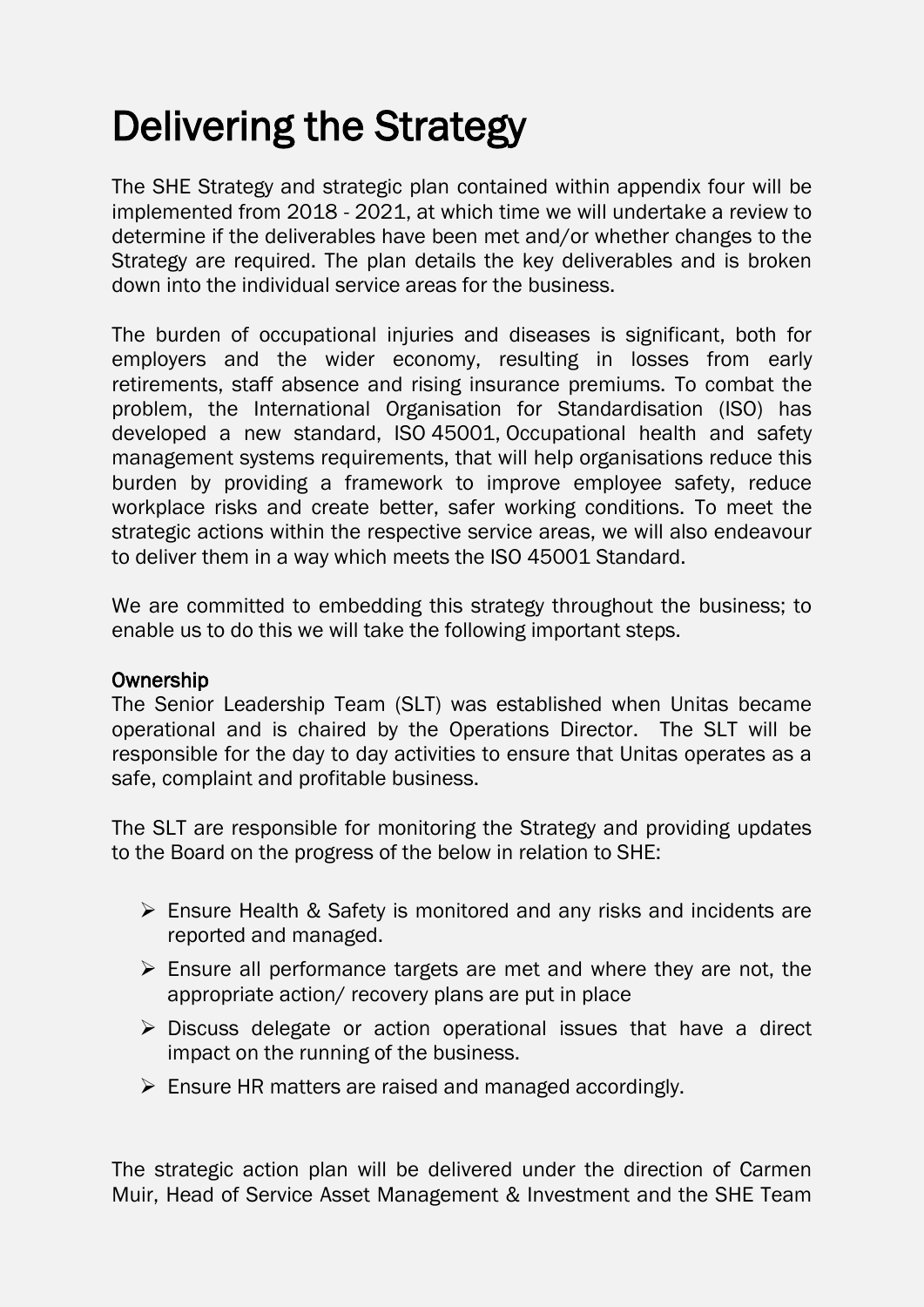to monitor progress against the following service area plans, to measure success and identify risk:

- $\triangleright$  Service Area Cyclical Maintenance, Mark McGill
- $\triangleright$  Service Area Planned Maintenance, Mark McGill
- $\triangleright$  Service Area Maintenance and Repair, Martin Heath
- $\triangleright$  Service Area Voids, Martin Heath

#### SHE and & Health & Safety meetings

Review meetings take place on a regular basis to focus on overseeing the development and completion of the action plan that delivers on priority objectives. Where ever possible the SHE objectives will be incorporated into existing working groups to ensure they are mainstreamed within our businesses.

#### Performance measures

It is important to measure our performance to make sure that our SHE plan is delivering its aims and objectives. A range of measures will be developed by the review group and monitoring thereafter.

#### Related Strategies and Policies

This strategy has been developed to complement other company documents as detailed below:

- $\blacktriangleright$
- $\triangleright$  Safety and Health Policy
- ▶ Environmental Policy
- Unitas Management Agreement
- Unitas Business Plan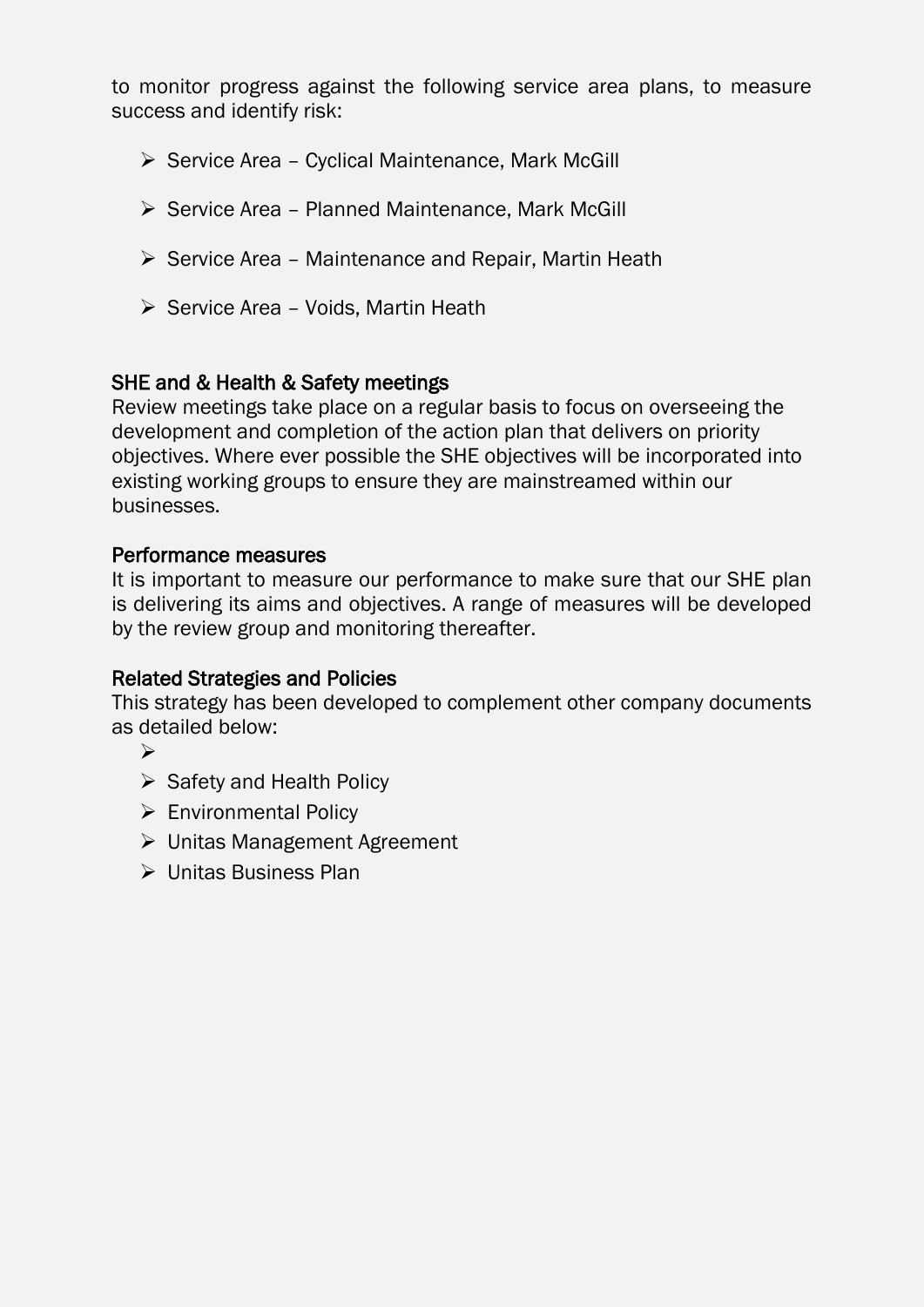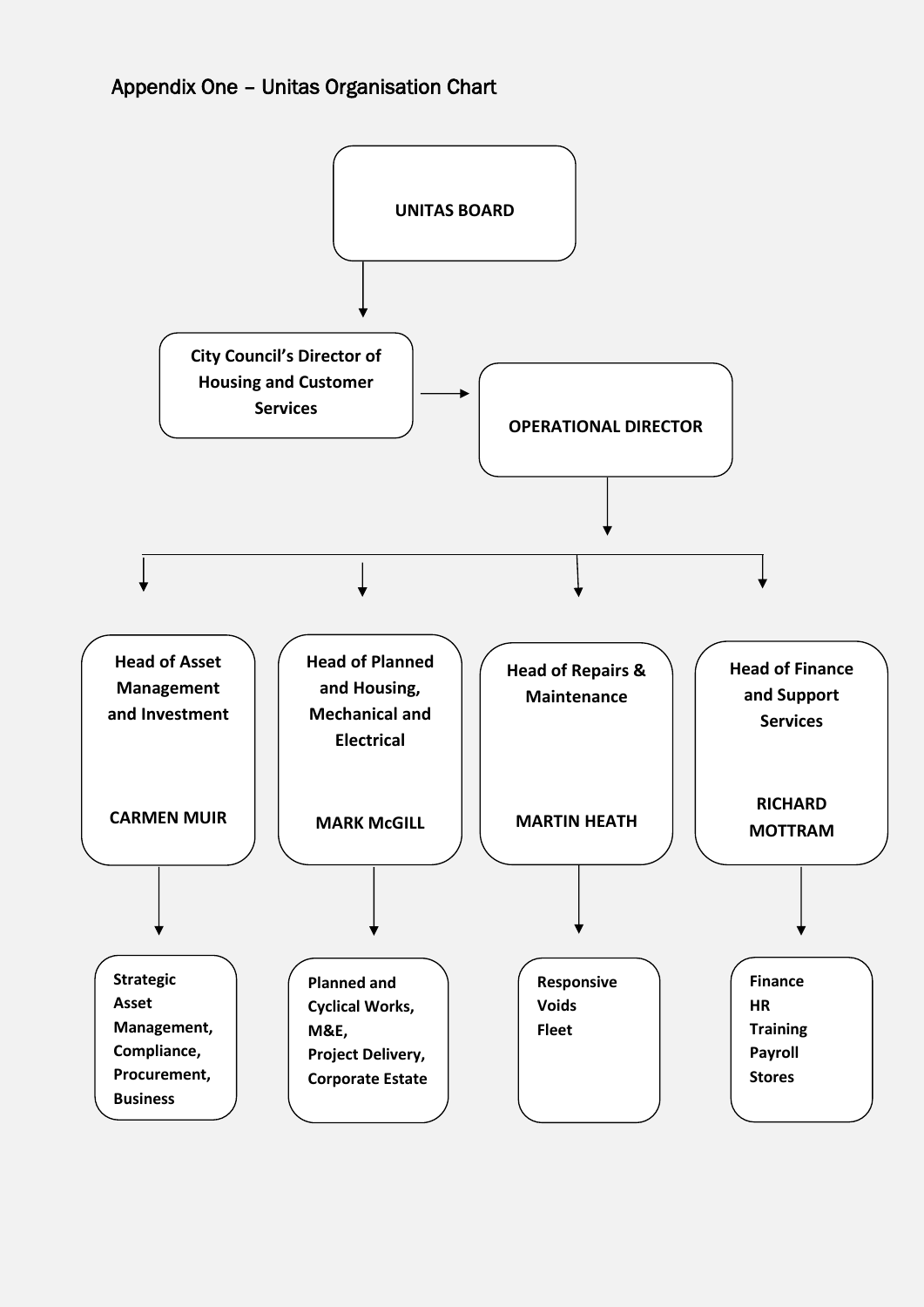#### Appendix Two - Safety and Health Policy

Unitas is a leading property, and residential and maintenance business which maintains, supports and renews the places where we work, live and play.

#### Statement of Intent

Unitas recognises its responsibilities under current safety and health legislation and believes that incidents are preventable, and this belief underpins our commitment to people and assets in support of a five year strategy. We will ensure that all workplace risks are identified and mitigated to an acceptable level.

Unitas is actively committed to the provision of strong and active leadership; the engagement of the workforce in the promotion and achievement of safe and healthy conditions and the formal assessment and review of Unitas's performance. Unitas will provide adequate resources, information and training to ensure that the management teams will deliver this policy and its objectives.

#### Policy Aims

To ensure effective implementation of this policy we will:

- Through visible and active leadership, ensure that employees are aware that working safely is a condition of employment;
- Identify and mitigate to an acceptable level, workplace safety and health hazards;
- Ensure employees are trained to undertake the tasks required;
- Ensure employees are empowered to delay or postpone any activity that is considered unsafe;
- Integrate safety and health matters into our business decisions;
- Engage with our stakeholders, business partners and supply chain colleagues to ensure that their safety and health management standards and practices meet or exceed the expectations of this policy;
- Comply with applicable safety and health legislation;
- Strive for continual improvement in safety and health performance and publicity report our performance on a regular basis;
- Provide our employees with information on occupational health, health promotion, rehabilitation and wellbeing;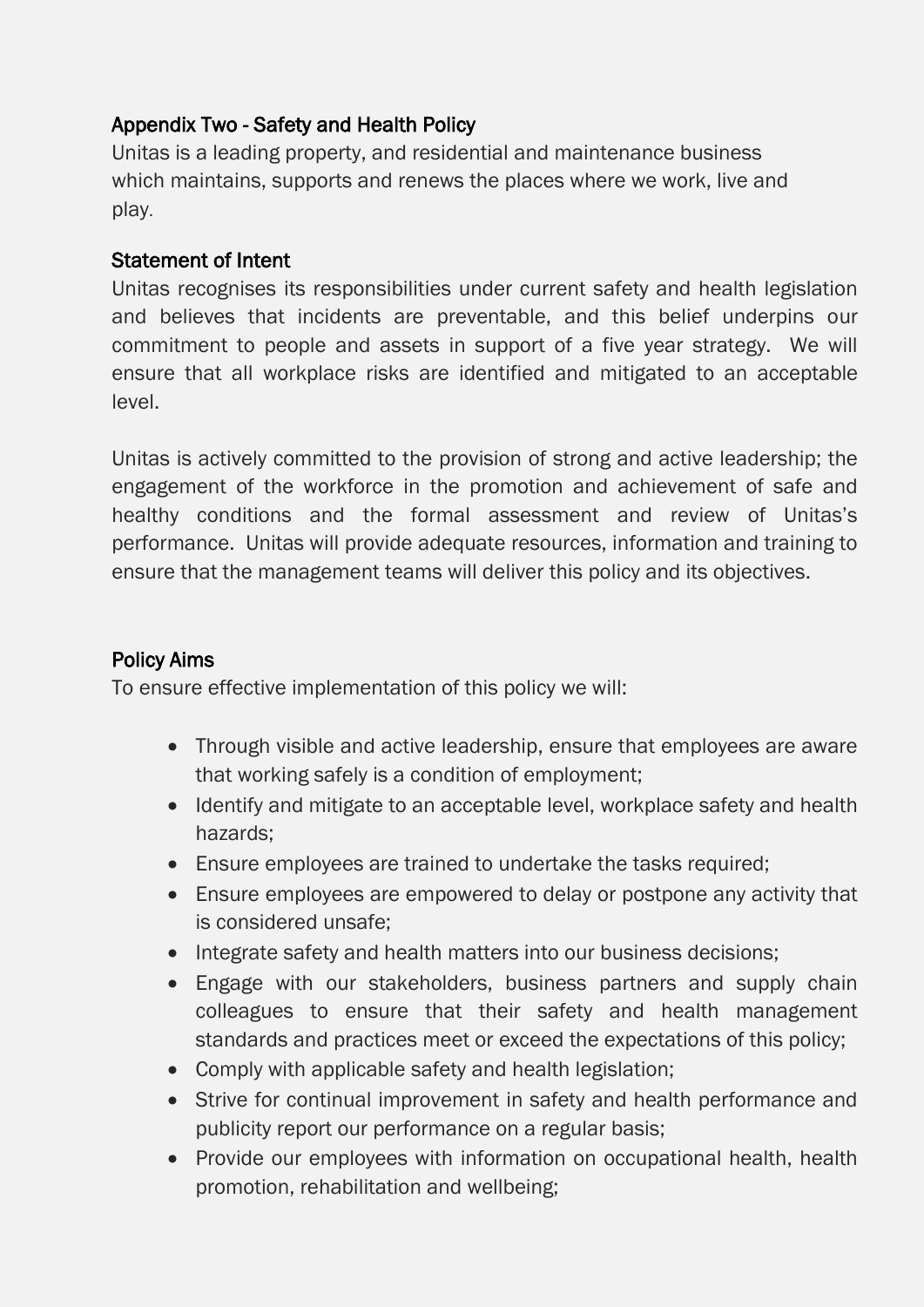- Share this policy with employees, stakeholders, business partners and members of the public;
- Comply with client specific requirements including, but not limited to, occupational health, working hours and fatigue management;
- Enhance performance based upon behavioural programmes, observations, good practice, coaching and safety and health maturity tools.
- Senior management will review this policy annually, or following a major operational or
- organisational change and establish objectives and targets that are consistent with the business objectives.
- This policy will be communicated to all our employees and organisations working on our behalf, displayed at our offices, on our intranet, and are made available to third parties.

#### Appendix Three - Environmental Policy

Unitas is a leading property, and residential and maintenance business which maintains, supports and renews the places where we work, live and play.

#### Statement of Intent

Unitas's strategy for sustainability – "Responsible Business, Positive Outcomes" – recognises that our business has an impact on the environment and we are committed to managing and reducing that impact through the adoption of our environmental policy.

#### Policy Aims

To ensure effective implementation of this policy we will:

- Identify and fulfil our compliance obligations, including all legislation, standards and codes of practice, which are relevant to our business;
- Continue to improve our environmental performance through effective communication, provision of staff training and adoption of best techniques available.
- Use energy and fossil fuels efficiently so as to reduce our carbon emissions;
- Prevent pollution incidents:
- Reduce the amount of waste generated by our activities, sites and premises and the percentage that is sent to landfill;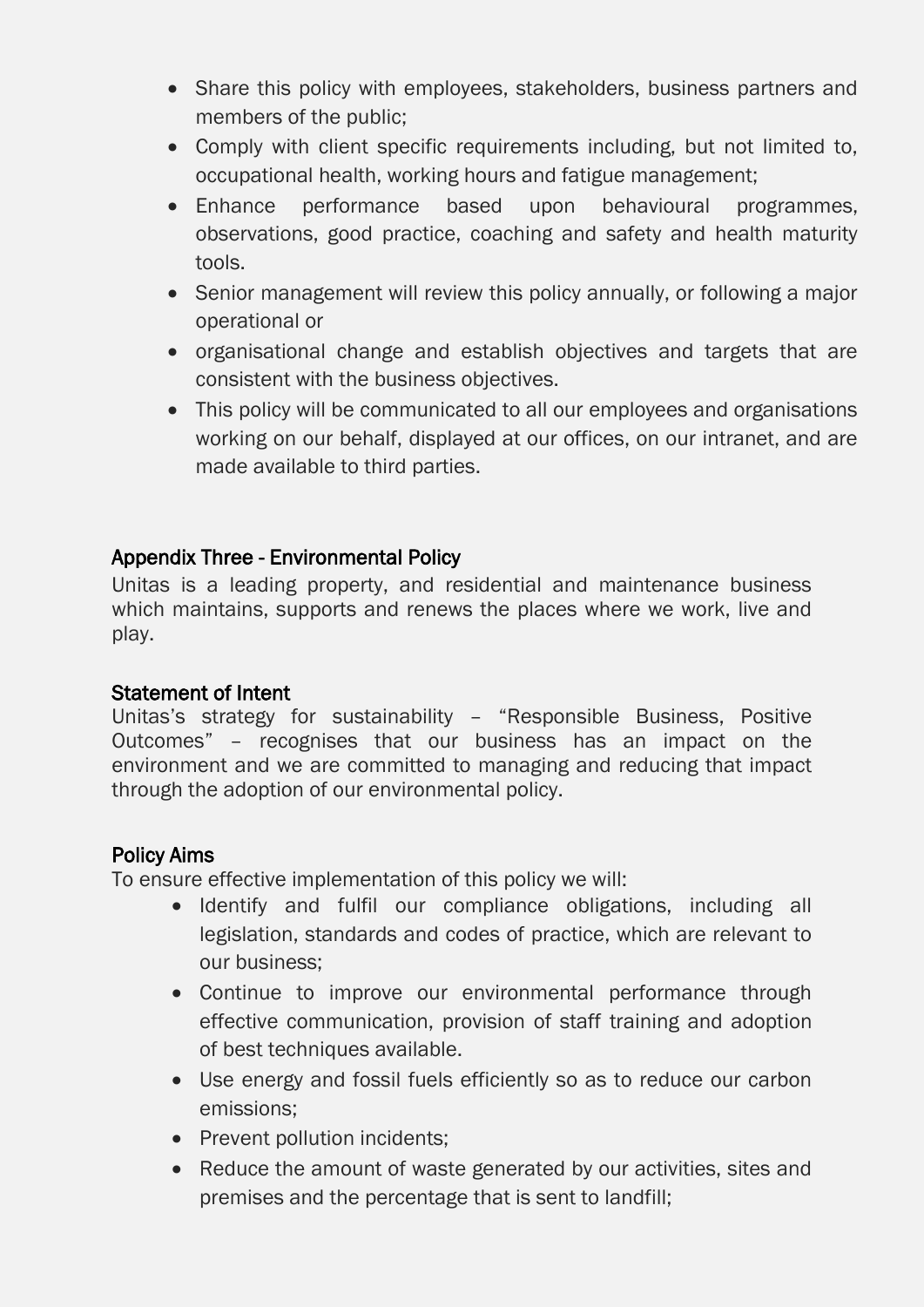- Conserve water by reducing demand at our sites and premises;
- Be a respectful neighbour by minimising the impact that our activities, sites and premise have on local communities;
- Protect and, where feasible, enhance biodiversity on sites and premises where we hold
- responsibility or can influence those that do;
- Seek to influence our clients to adopt, and our designers to provide, solutions that benefit the environment;
- Promote, as far as is reasonably practicable, responsible sourcing and the purchase of materials and services that through their use, sourcing or manufacture, have the least harmful effect on the environment;
- Minimise the need to travel but, where travel is unavoidable, use modern and efficient modes of transport;
- Work with our supply chain to help them improve their own environmental performance.

This policy will be communicated to all our employees and organisations working on our behalf displayed at our offices, on our intranet, and are made available to third parties.